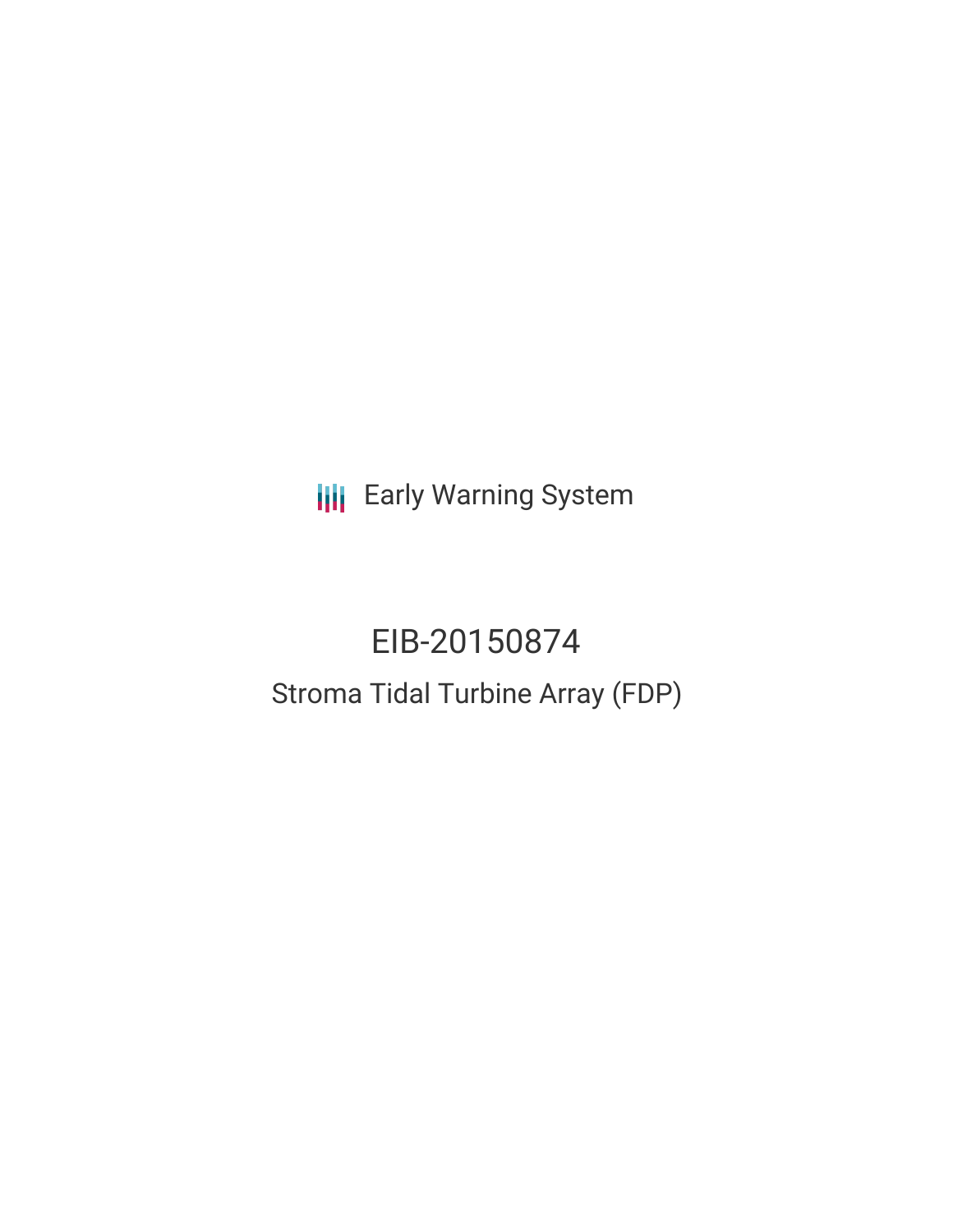

# **Quick Facts**

| <b>Countries</b>               | United Kingdom                 |
|--------------------------------|--------------------------------|
| <b>Financial Institutions</b>  | European Investment Bank (EIB) |
| <b>Status</b>                  | Proposed                       |
| <b>Bank Risk Rating</b>        | U                              |
| <b>Borrower</b>                | Atlantis Resources Limited     |
| <b>Sectors</b>                 | Energy                         |
| <b>Investment Type(s)</b>      | Loan                           |
| <b>Investment Amount (USD)</b> | $$10.54$ million               |
| <b>Loan Amount (USD)</b>       | $$10.54$ million               |
| <b>Project Cost (USD)</b>      | $$60.11$ million               |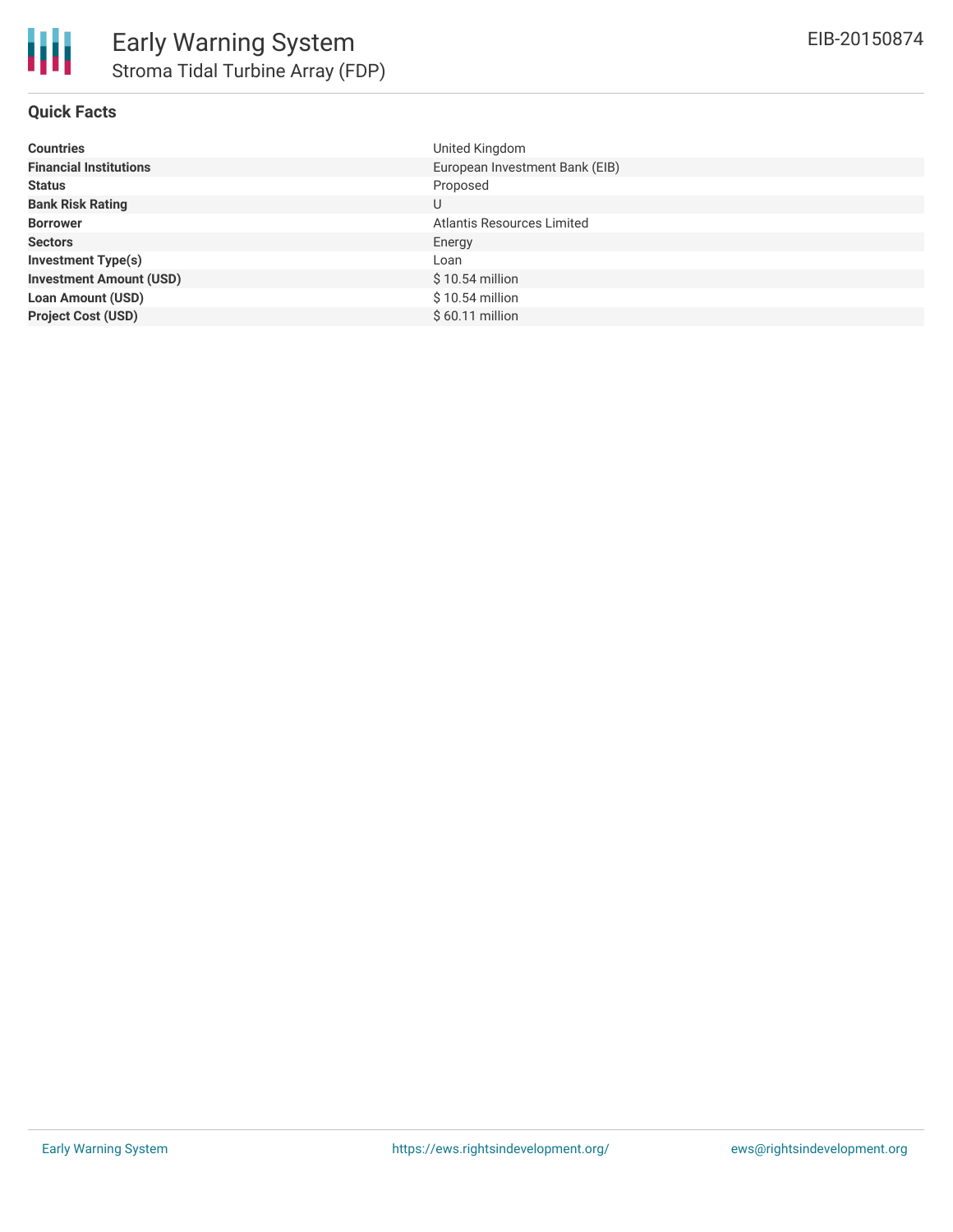

# **Project Description**

According to EIB website, this project involves the installation and operation of an array of small-scale tidal turbines in the Inner Sound of the Pentland Firth (UK), to demonstrate commercial production of electricity from ocean energy. It will contribute via the scaling-up of a prototype turbine to the advance of EU technological development in ocean energy as part of the Strategic Energy Technology Plan (SET-Plan).

It will be ensured that this project is implemented in compliance with the EU legislation in terms of environmental and social aspects.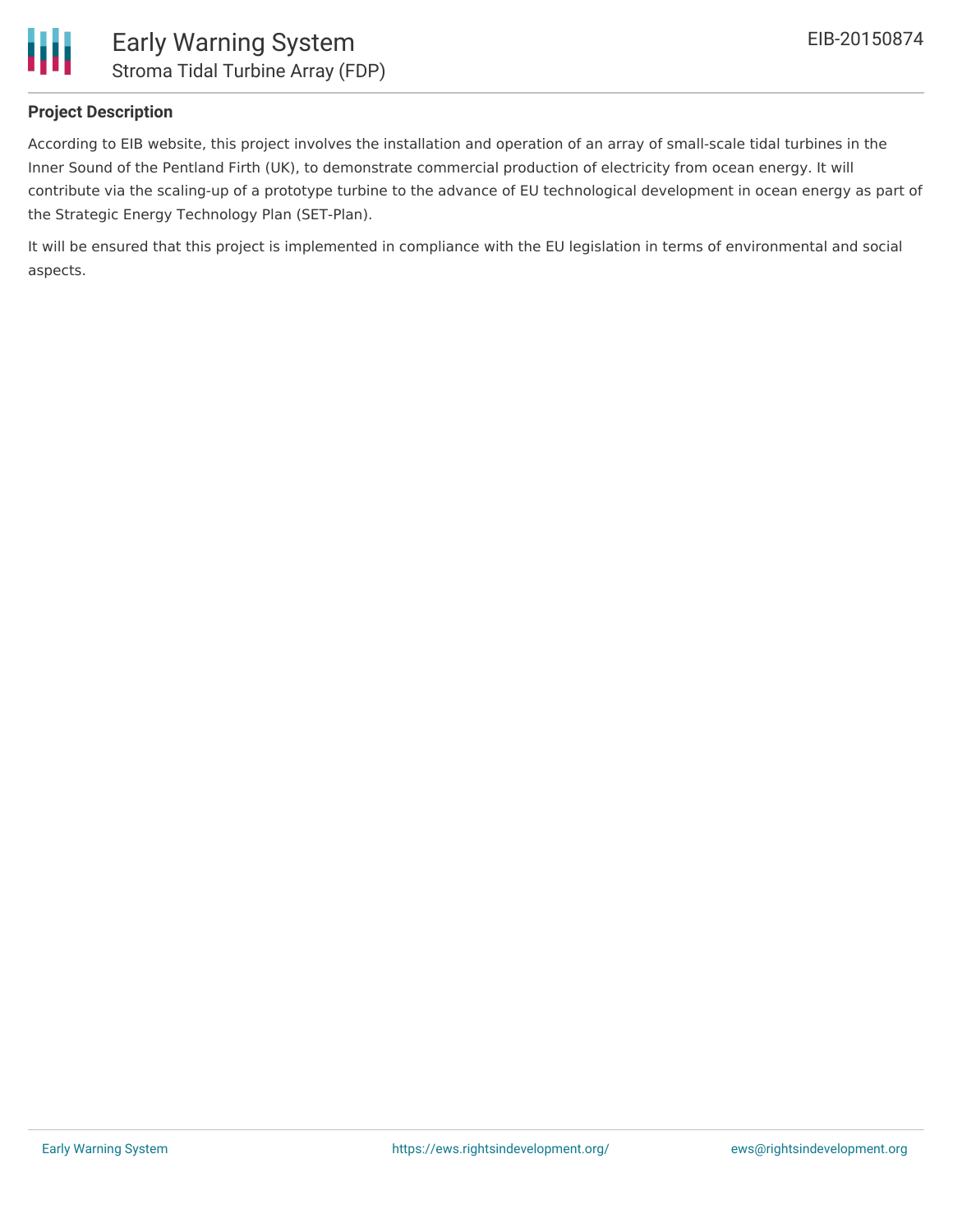### **Investment Description**

European Investment Bank (EIB)